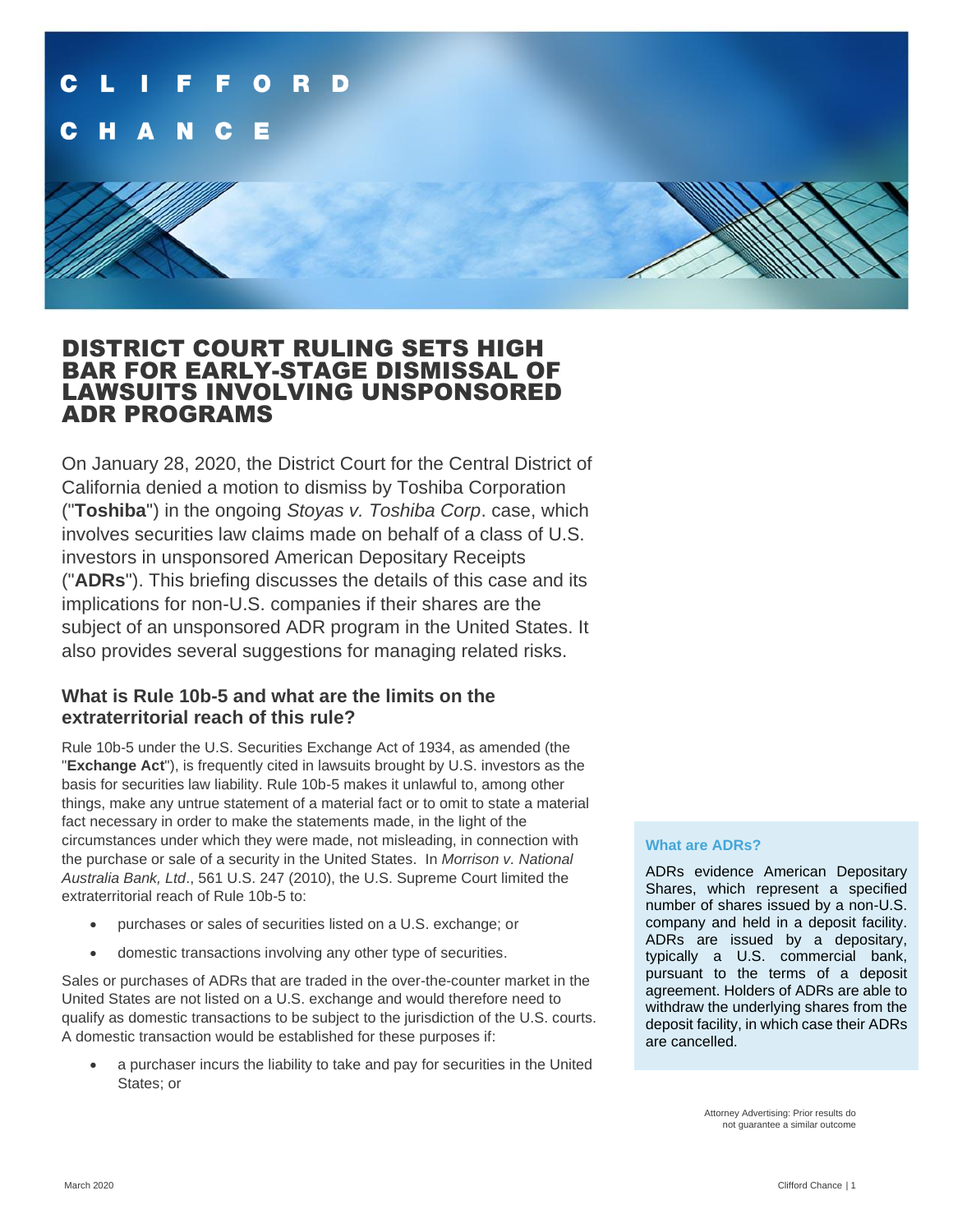# F F O R D C H A N C

Е

a seller incurs the liability to deliver securities in the United States.

If one of the *Morrison* criteria is satisfied, all elements of a Rule 10b-5 claim would need to be proven for liability to be established. Given the typical lack of issuer involvement with unsponsored ADR programs, it was previously considered unlikely that any issuer misconduct would be considered to be connected with purchases and sales of unsponsored ADRs in the U.S. over-the-counter market.

If a U.S. court finds a valid basis for jurisdiction, plaintiffs may also seek adjudication of related claims arising under non-U.S. law in U.S. court.

### **The alleged facts of the** *Toshiba* **case**

Toshiba is a Japanese multinational conglomerate whose shares of common stock are listed on the Tokyo Stock Exchange (TYO:6502). Toshiba's shares are not listed on a U.S. exchange, and the company does not otherwise maintain a sponsored ADR program in the United States. However, a number of U.S. depositary banks have established unsponsored ADR programs for Toshiba's shares, and the related ADRs trade in the U.S. over-the-counter market.

In the ongoing *Stoyas v. Toshiba Corp*. case, the plaintiffs allege that Toshiba deliberately used improper accounting practices over a period of at least six years to:

- inflate its pre-tax profits by more than \$2.6 billion; and
- conceal at least \$1.3 billion in impairment losses at its U.S. nuclear business.

The plaintiffs claim that, when this misconduct came to light, it resulted in a 40% decline in the price of Toshiba shares, resulting in a loss of \$7.6 billion in market capitalization and causing hundreds of millions of dollars in damages to U.S. investors in Toshiba securities. The lead plaintiff, Automotive Industries Pension Trust Fund ("**AIPTF**"), had purchased unsponsored ADRs in the U.S. over-thecounter market.

The District Court for the Central District of California (the "**District Court**") initially dismissed the plaintiffs' complaint on the basis that there was no domestic transaction under the *Morrison* test described above. The U.S. Court of Appeals for the Ninth Circuit (the "**Court of Appeals**") subsequently reversed and remanded. The Court of Appeals held that the plaintiffs had not sufficiently alleged:

- a domestic transaction, as required by *Morrison*; or
- that the fraudulent conduct was "in connection with" the sale of securities.

Nevertheless, the Court of Appeals ruled that the plaintiffs should have been permitted to further amend their complaint, noting that "an amended complaint could almost certainly allege sufficient facts to establish that AIPTF purchased its Toshiba ADRs in a domestic transaction".

Toshiba subsequently sought to appeal the Court of Appeal's reversal to the U.S. Supreme Court, which declined the petition. The case was therefore remanded to the District Court to allow the plaintiffs to amend their complaint. After the plaintiffs amended their complaint, Toshiba again moved to dismiss the case on the basis

#### **How does an unsponsored ADR program differ from a sponsored ADR program?**

In a sponsored ADR program, a non-U.S. company enters into the related deposit agreement with the depositary and otherwise participates in the establishment of the program. In contrast, in an unsponsored ADR program, the non-U.S. company that has issued the underlying shares is not a party to the deposit agreement and does not participate in setting the share to ADR ratio. If a non-U.S. company has not already sponsored an ADR program for its shares, one or more depositary banks may create unsponsored ADR programs on their own initiative. To establish an unsponsored ADR program, the depositary bank must file a Form F-6 registration statement with the U.S. Securities and Exchange Commission (the "**SEC**"). In doing so, the depositary bank is required to have a reasonable, good faith belief (after reasonable diligence) that the issuer of the relevant securities is exempt from certain U.S. registration requirements pursuant to Rule 12g3-2(b). Applicable SEC rules do not require an ADR depositary bank to obtain the consent of the issuer of the underlying securities before establishing an unsponsored ADR program.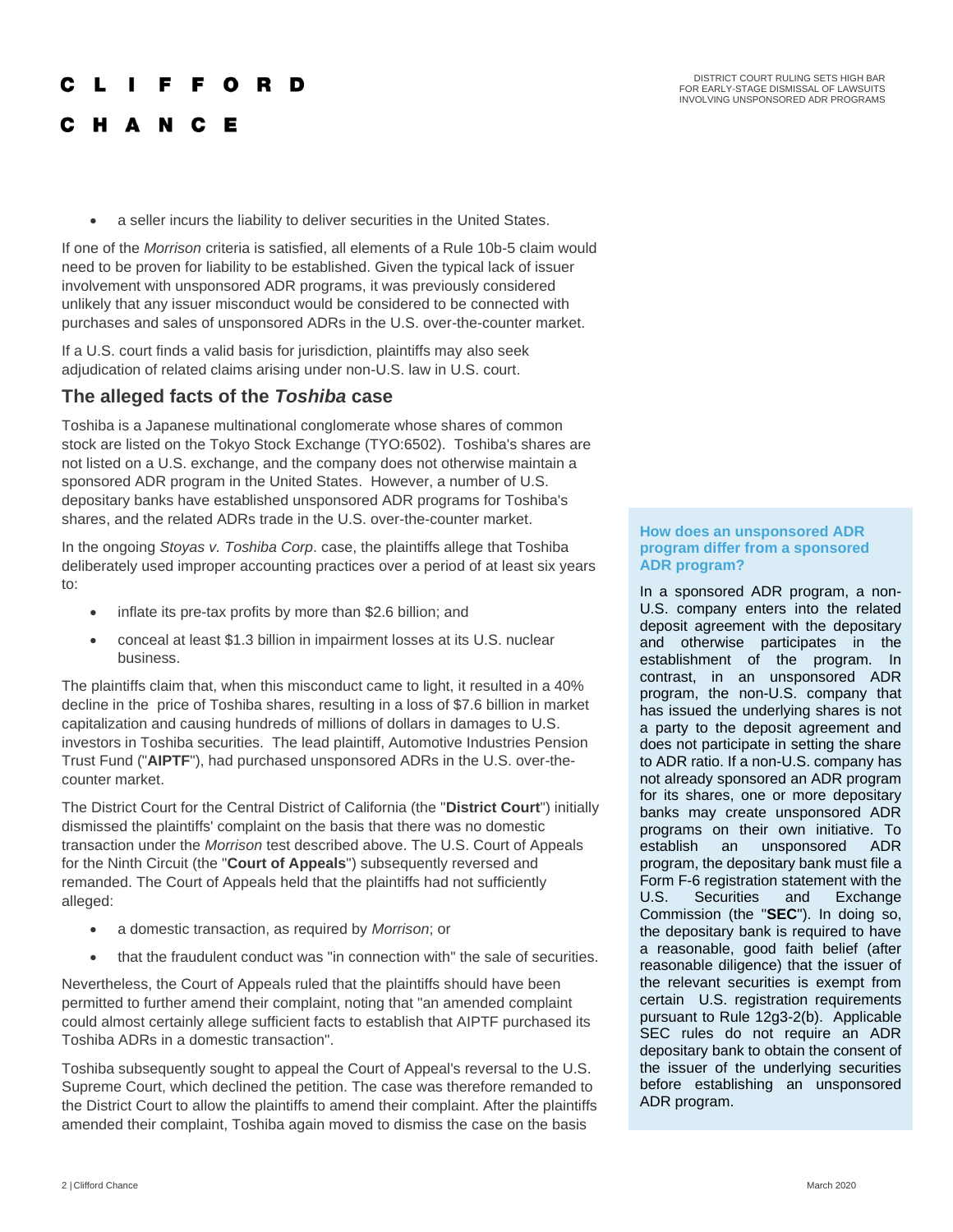## C L I F F O R D

### C H A N C E

of *Morrison*, arguing that the plaintiffs continued to fail to allege a domestic transaction or that Toshiba's conduct was in connection with AIPTF's purchase of ADRs in the U.S. over-the-counter market. Toshiba argued that many of the allegations in the plaintiffs' complaint were unsubstantiated, based on industry customs and conjecture, and unlikely to be proven at trial. However, the District Court denied Toshiba's motion to dismiss. While this ruling may be appealed, it provides precedential influence for any cases with similar facts in the near term – especially in the Ninth Circuit.

### **Why did the District Court deny Toshiba's motion to dismiss?**

In order to survive a motion to dismiss in U.S. federal court, a plaintiff's complaint must satisfy a very low threshold: it must contain "sufficient factual matter, accepted as true, to state a claim to relief that is plausible on its face". In this context, a U.S. federal court must accept a plaintiff's allegations of material fact as true and must construe those facts in the light most favorable to the plaintiff.

In the *Toshiba* case, after reviewing the material facts alleged in the plaintiffs' amended complaint, the District Court determined that the plaintiffs had sufficiently alleged:

- that AIPTF purchased ADRs in a domestic transaction; and
- Toshiba's alleged fraud was "in connection with" AIPTF's purchase of the ADRs.

**Domestic transaction.** The District Court concluded that the plaintiffs had sufficiently alleged a domestic transaction, as required by *Morrison*, based on the following allegations:

- AIPTF's purchase was directed by its outside investment manager, ClearBridge Advisors LLC, located in New York;
- ClearBridge placed the buy order for the purchase through a broker located in New York;
- the broker purchased the ADRs on the over-the-counter market using the OTC Link trading platform (a service offered by the OTC Markets Group), both of which are based in New York, and the purchase order and trade confirmation were routed through OTC Link's servers;
- the depositary bank issued the ADRs from its New York office;
- AIPTF made payment from a New York-based bank; and
- Transfer of title to the ADRs was recorded in New York.

**Toshiba's connection to the ADR transactions.** The District Court also concluded that the plaintiffs had sufficiently alleged that Toshiba's misconduct was "in connection with" AIPTF's purchase of ADRs based on Toshiba's alleged participation in the establishment of an unsponsored ADR program. In arriving at this conclusion, the District Court noted that the amended complaint now alleged, among other factors, the nature of the Toshiba ADRs and ADR program and Toshiba's "plausible consent" to the sale of its stock in the United States as ADRs. In addition, the District Court focused on the fact that one of the ADR depositories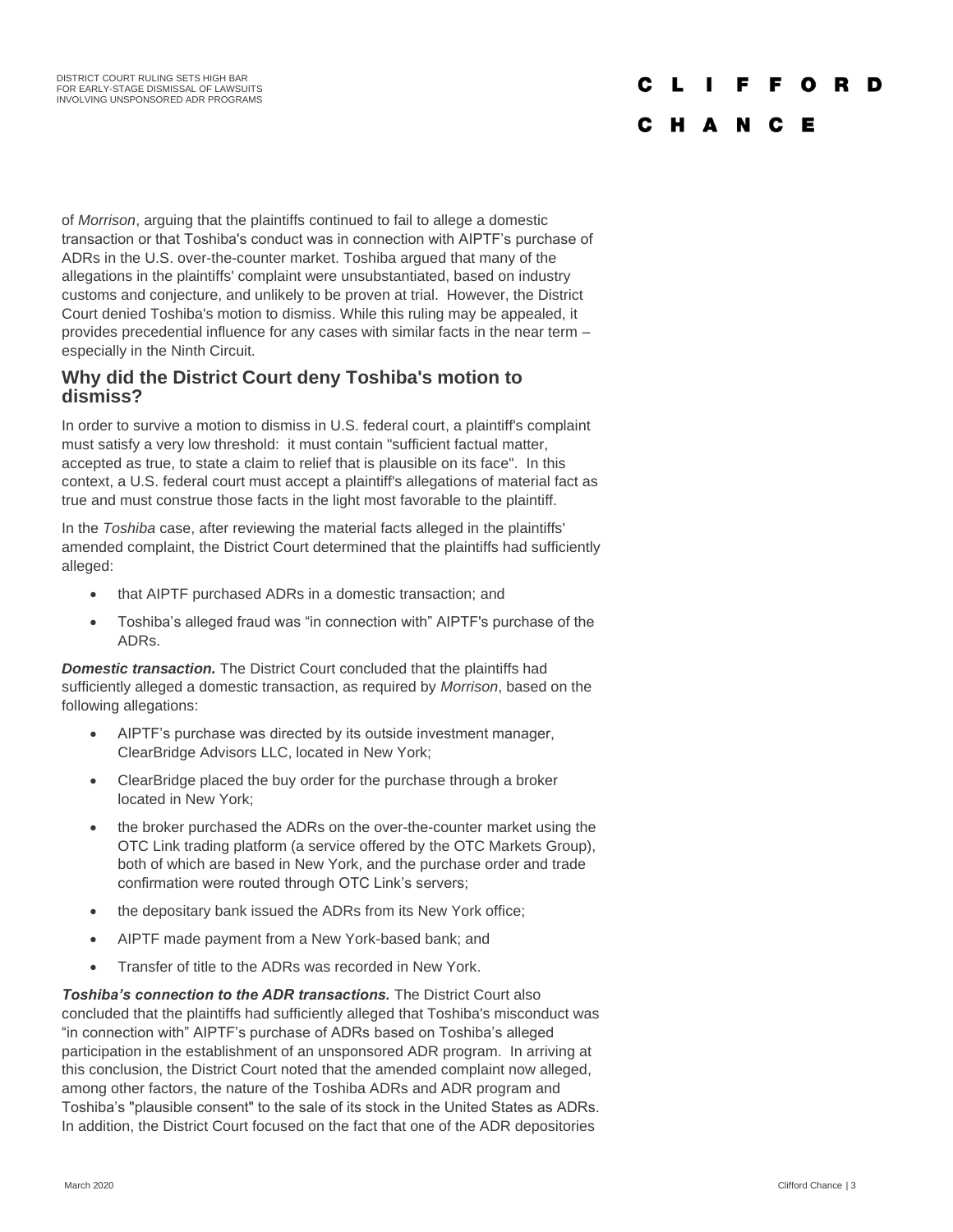#### DISTRICT COURT RULING SETS HIGH BAR FOR EARLY-STAGE DISMISSAL OF LAWSUITS INVOLVING UNSPONSORED ADR PROGRAMS

# **FFORD**

C H A N C Е

was among Toshiba's ten largest shareholders during the relevant time period, holding 1.3% of Toshiba's outstanding common stock. The District Court accepted as plausible the plaintiffs' allegation that it was unlikely that this depositary could have acquired so many shares in the open market without the consent, assistance or participation of Toshiba.

### **Managing the risks presented by an unsponsored ADR program**

### *Minimizing connections to an unsponsored ADR program*

In light of the District Court's recent ruling in the ongoing *Toshiba* case, any connection between an issuer and an unsponsored ADR program may increase the issuer's exposure to civil claims for securities law violations in U.S. court, particularly U.S. federal courts in the Ninth Circuit. This connection may be established not only by a non-U.S. issuer's overt cooperation with a depositary bank, but also by its contextual behavior, like facilitating a depository's purchase of its shares. To manage this risk, a non-U.S. issuer may consider sending a written objection letter to the depositary regarding the establishment or existence of an unsponsored ADR program, clearly indicating that the issuer is not consenting to the establishment or existence of the program.

If a depositary does not terminate the ADR program in response to an objection, the issuer should consider taking additional steps to minimize any actual or perceived involvement with that unsponsored ADR program. For example, the issuer could adopt a written policy pursuant to which it restricts activities that could be perceived as connections to the unsponsored ADR program. Such a policy could include the following elements:

- instructing employees not to refer to the ADRs or the unsponsored ADR program or provide any market price information for the ADRs in any communications with investors or the public, including via the issuer's website or on social media;
- restricting any U.S.-based employees from investing in any such ADRs;
- prohibiting sales of any newly issued shares or treasury shares to the ADR depositary; and
- instructing relevant employees not to support or consent to any other unsponsored ADR programs that any other depositary bank may seek to establish.

However, for a non-U.S. company that is eligible for the Rule 12g3-2(b) exemption from Exchange Act registration, the only effective method to prevent the establishment or continuation of an unsponsored ADR program may be for the company to sponsor its own ADR program. Although sponsoring its own ADR program would necessarily increase such a company's connection to the program and potential exposure to liability under U.S. securities laws, a sponsored ADR program may have other commercial or investor relations benefits for the company.

### **What does Rule 12g3-2(b) provide?**

The Exchange Act generally requires any company that has total assets exceeding \$10 million at fiscal year-end to register with the SEC a class of equity securities that is held of record worldwide by:

- **2,000** or more persons; or
- more than **500** persons who do not qualify as accredited investors.

Ongoing U.S. public reporting requirements apply to companies that register under the Exchange Act.

An exemption to this registration requirement is available under Rule 12g3-2(b) for any company that:

- is a foreign private issuer (tested annually as of the last business day of its second fiscal quarter);
- has a primary trading market listing on a non U.S. exchange;
- is not already subject to the Exchange Act's public reporting requirements; and
- publishes, in the English language, on its website or other electronic information delivery system, all material information that it distributes to its security holders, makes public under the laws of its home country or files with its principal securities exchange.

When a non-U.S. company with shares listed on an exchange outside the United States publishes financial and other material information in the English language on its website, a depositary bank may conclude that the non-U.S. company qualifies for the Rule 12g3- 2(b) exemption, and establish an unsponsored ADR program.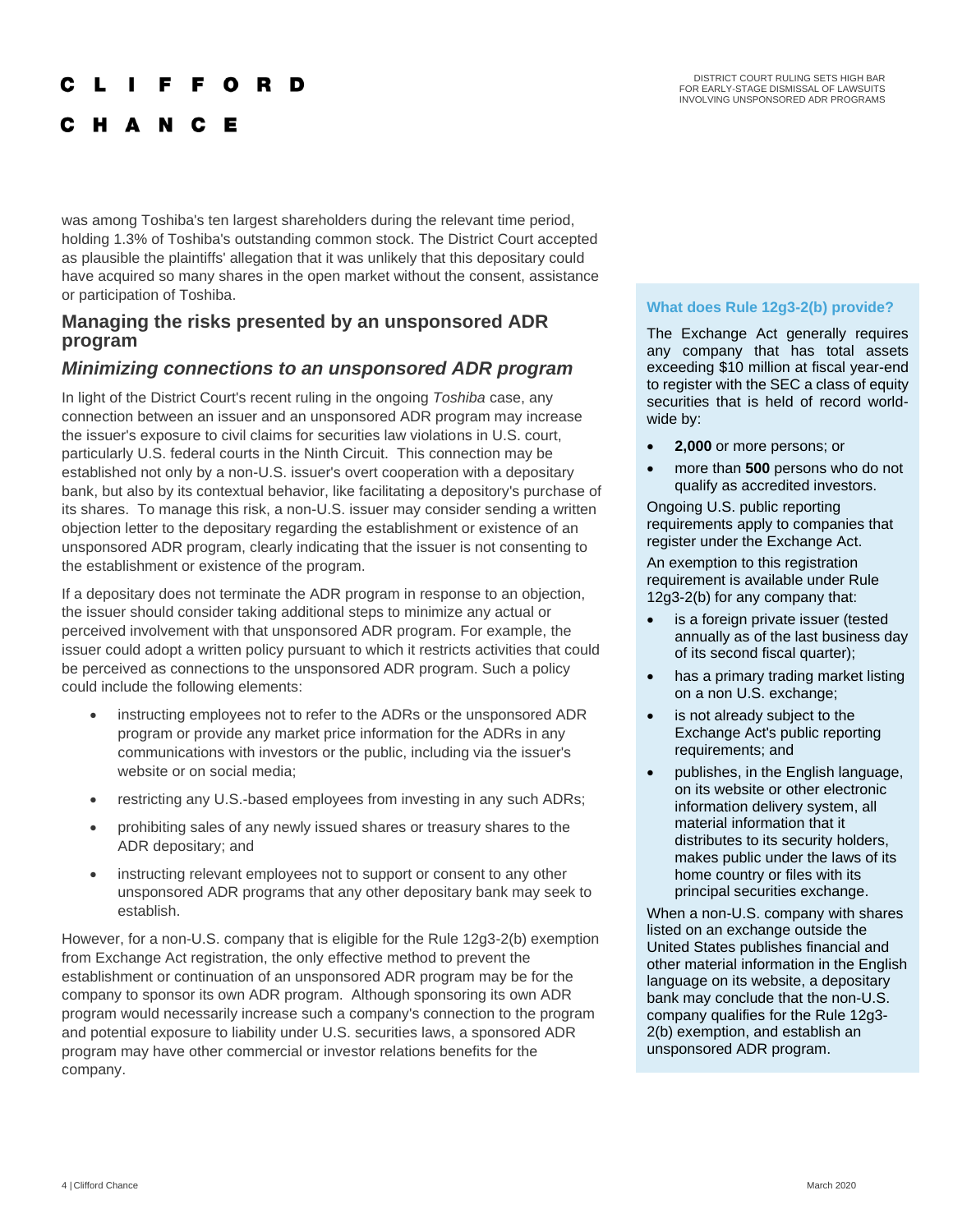#### F F O **D**

### C H A N C E

### *Ceasing to qualify for the Rule 12g3-2(b) exemption*

Once established, an unsponsored ADR program may be terminated if the depositary bank is notified that the issuer of the underlying shares does not qualify for the exemption from Exchange Act registration provided by Rule 12g3-2(b). This exemption would not be available, for example, if a company:

- no longer has its shares traded on a non-U.S. exchange as its primary trading market;
- stops publishing its material information in the English language; or
- no longer qualifies as a foreign private issuer.

Depending on the composition of its shareholder base, a non-U.S. issuer that is no longer eligible for the Rule 12g3-2(b) exemption could become subject to Exchange Act registration and associated U.S. public company reporting requirements. However, an alternate exemption from the Exchange Act registration requirements would be available pursuant to Rule 12g3-2(a) if fewer than **300 holders** of a company's equity securities are resident in the United States as of fiscal year-end. If a company intends to rely on the Rule 12g3-2(a) exemption but has a significant number of U.S. holders, it can consider implementing a share buy-back program or launching a cash tender offer to reduce the number of U.S. holders. Issuers should also bear in mind that terminating an ADR program may increase the number of an issuer's U.S. holders, as the underlying shares held by the depositary bank will be distributed to the ADR holders upon the program's termination.

Companies considering taking steps that could lead to the termination of an unsponsored ADR program also need to be aware of the potential adverse consequences for investors. For example, U.S. investors may be subject to portfolio limitations that would require them to sell the shares they receive when the program is terminated. These sales could result in downward pressure on the price of the company's shares. If a company elects to no longer make English language translations of company reports available, negative market perceptions may develop that could also result in lower share prices. Accordingly, companies will need to carefully consider whether it is in their best interest to take steps that could result in the termination of an unsponsored ADR program.

### **Conclusion**

A non-U.S. issuer that has issued shares that are later deposited in an unsponsored ADR program may be subject to U.S. securities law liability if it has consented to the sale of its shares in the United States as ADRs. The District Court's recent denial of Toshiba's motion to dismiss indicates that it may be difficult to obtain early-stage dismissals of securities law claims by investors in unsponsored ADRs.

A non-U.S. issuer that discovers an unsponsored ADR program involving its shares may want to consider sending a written objection to the depository bank and adopting policies limiting its connection to that ADR program. It may also consider taking additional steps that would result in its no longer qualifying for the Rule 12g3-2(b) exemption. Any such steps could, however, have adverse consequences and would need to be carefully considered.

#### **What benefits do ADR programs provide to U.S. investors?**

U.S. investors benefit from ADR programs because they are able to use customary U.S. settlement procedures and receive any dividend payments in U.S. dollars. In addition, ADR programs allow U.S.-based mutual funds, pension funds and other institutions to invest in non-U.S. equity securities without being subject to limitations they may have on purchasing and holding securities outside of the United States.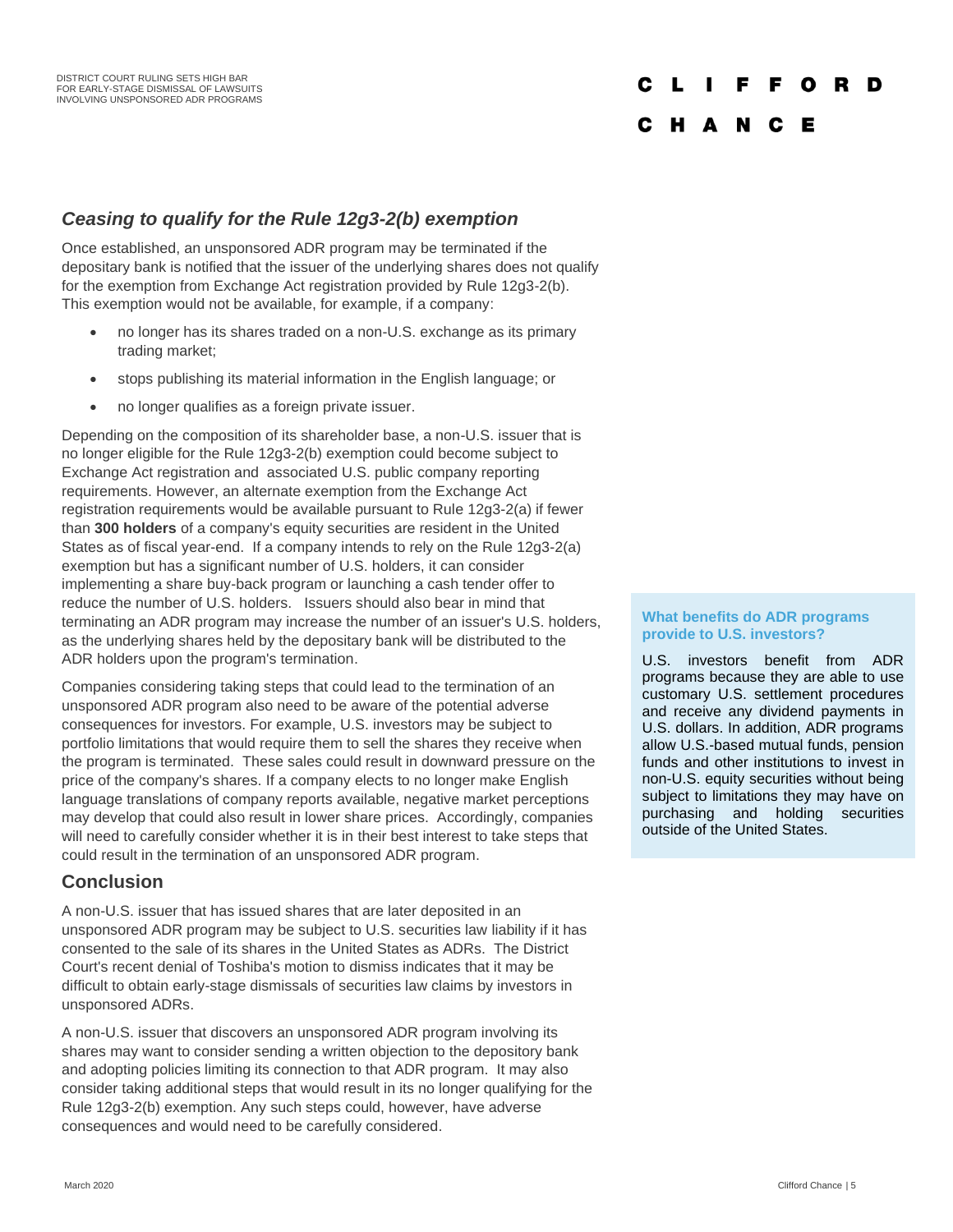#### F O R D C F L -1

H A N **C** Е

DISTRICT COURT RULING SETS HIGH BAR FOR EARLY-STAGE DISMISSAL OF LAWSUITS INVOLVING UNSPONSORED ADR PROGRAMS

# CONTACTS

### **Americas**

**Jay Bernstein** Partner

**T** +1 212 878 8527 **E** jay.bernstein @cliffordchance.com

#### **Jacob Farquharson** Partner

**T** +1 212 878 3302 **E** jacob.farquharson @cliffordchance.com

#### **Anand Saha** Partner

**T** +1 212 878 8301 **E** anand.saha @cliffordchance.com

**Jon Zonis** Partner

**T** +1 212 878 3250 **E** jonathan.zonis @cliffordchance.com

### **Asia**

**Liu Fang** Partner

**T** +852 2825 8919 **E** fang.liu @cliffordchance.com

**Alex Lloyd** Foreign Legal **Consultant** 

**T** +852 2826 3447 **E** alex.lloyd @cliffordchance.com **Per Chilstrom Partner** 

**T** +1 212 878 2079 **E** per.chilstrom @cliffordchance.com

#### **Larry Medvinsky** Partner

**T** +1 212 878 8149 **E** larry.medvinsky @cliffordchance.com

#### **Hugo Triaca Partner**

**T** +1 212 878 3222 **E** hugo.triaca

@cliffordchance.com

#### **Patrick Jackson** Counsel

**T** + 55 11 3019 6017 **E** partrick.jackson @cliffordchance.com

**Johannes Juette**

**T** +65 6410 2293 **E** johannes.juette @cliffordchance.com

# **Kathleen Werner**

**T** +1 212 878 8324 **E** jason.myers @cliffordchance.com

**Andrew Epstein**

**T** +1 212 878 8332 **E** andrew.epstein @cliffordchance.com

Partner

Partner

**Jason Myers** Partner

**T** +1 212 878 8526 **E** kathleen.werner @cliffordchance.com

### **Rebecca Hoskins**

Professional Support Lawyer **T** +1 212 878 3118 **E** rebecca.hoskins

@cliffordchance.com

#### **Richard Lee** Partner

**T** +852 2825 8911 **E** richard.lee @cliffordchance.com

**Jean Thio**  Partner

Partner

**T** +65 6506 1956 **E** jean.thio @cliffordchance.com